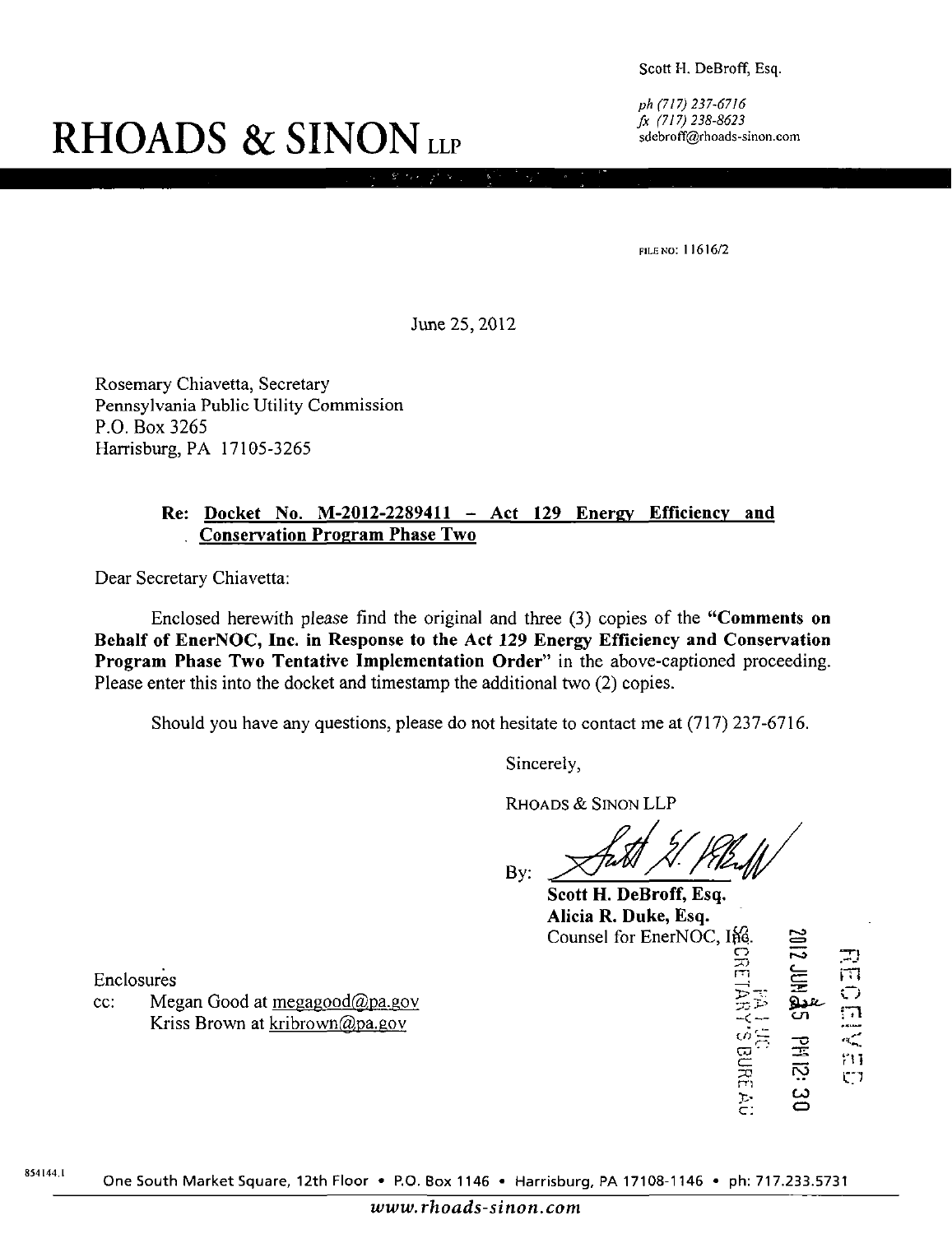## **COMMONWEALTH OF PENNSYLVANIA PENNSYLVANIA PUBLIC UTILITY COMMISSION**

# **ACT 129 ENERGY EFFICIENCY AND CONSERVATION PROGRAM PHASE TWO**

**Docket No. M-2012-2289411** 

## **COMMENTS ON BEHALF OF ENERNOC, INC. IN RESPONSE TO THE ACT 129 ENERGY EFFICIENCY AND CONSERVATION PROGRAM PHASE TWO TENTATIVE IMPLEMENTATION ORDER**



**Scott H. DeBroff, Esquire Alicia R. Duke, Esquire**  Rhoads & Sinon LLP One South Market Square P.O. Box 1146 Harrisburg, PA 17108-1146

Tel: (717) 237-6716 Fax: (717) 260-4416 eMail: sdebroff@rhoads-sinon.com aduke@rhoads-sinon.com

Dated: June 25, 2012 Counsel for EnerNOC, Inc.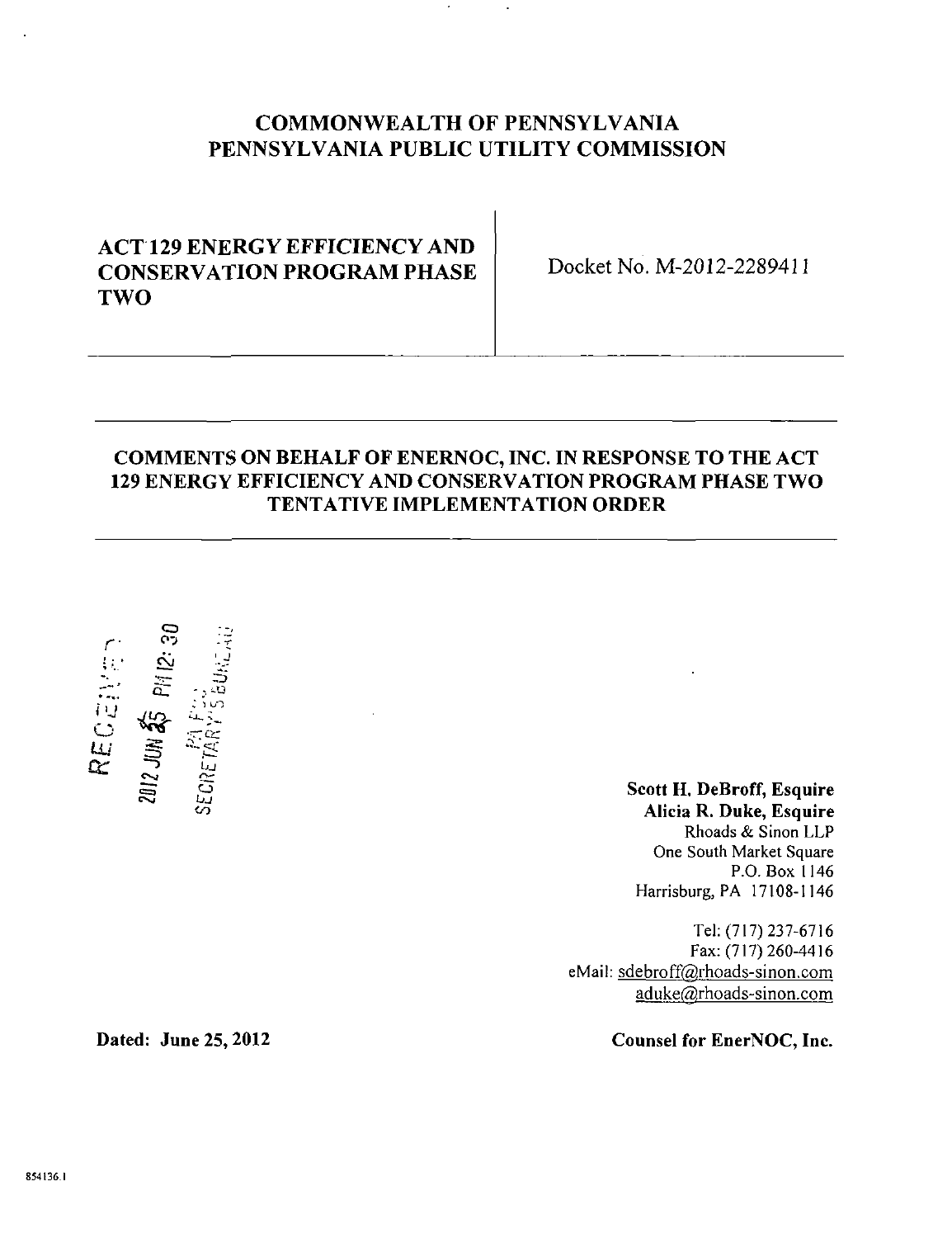# **COMMONWEALTH OF PENNSYLVANIA** *PENNSYLVANIA PUBLIC UTILITY COMMISSION n <\* ^*

# **A C T 129 ENERGY EFFICIENCY AND CONSERVATION PROGRAM PHASE T WO**

Docket No. M-2012-228941

 $V^*_{\infty}$   $V^*_{\infty}$ 

 $\sim$ 

## **COMMENTS ON BEHALF OF ENERNOC, INC. IN RESPONSE TO THE ACT 129 ENERGY EFFICIENCY AND CONSERVATION PROGRAM PHASE TWO TENTATIVE IMPLEMENTATION ORDER**

**AND NOW COMES, EnerNOC, Inc. ("EnerNOC" ) by and through its counsel, Scott**  H. DeBroff, Esquire and Alicia R. Duke, Esquire, of Rhoads & Sinon LLP, for the purpose of these "Comments" with respect to this proceeding before the Commonwealth of Pennsylvania Public Utility Commission ("PUC" or the "Commission") pursuant to 52 Pa. Code §§ 5.71-5.74. In support of this docket, EnerNOC avers the following:

I. EnerNOC is a leading provider of clean and intelligent energy management applications and services for the smart grid, which include comprehensive demand response and energy efficiency applications and services. EnerNOC manages a demand response (DR) portfolio of over 7,000 MW from over 4,000 commercial, institutional, and industrial end-use customers across more than 11,000 sites. EnerNOC actively participates in a range of capacity, energy, and ancillary services markets, and is an active Aggregator of Retail Customers (ARC) in the demand response programs of ISO New England, the New York ISO, ERCOT and PJM. In addition, EnerNOC partners with utilities both inside ISO/RTO regions and in traditionally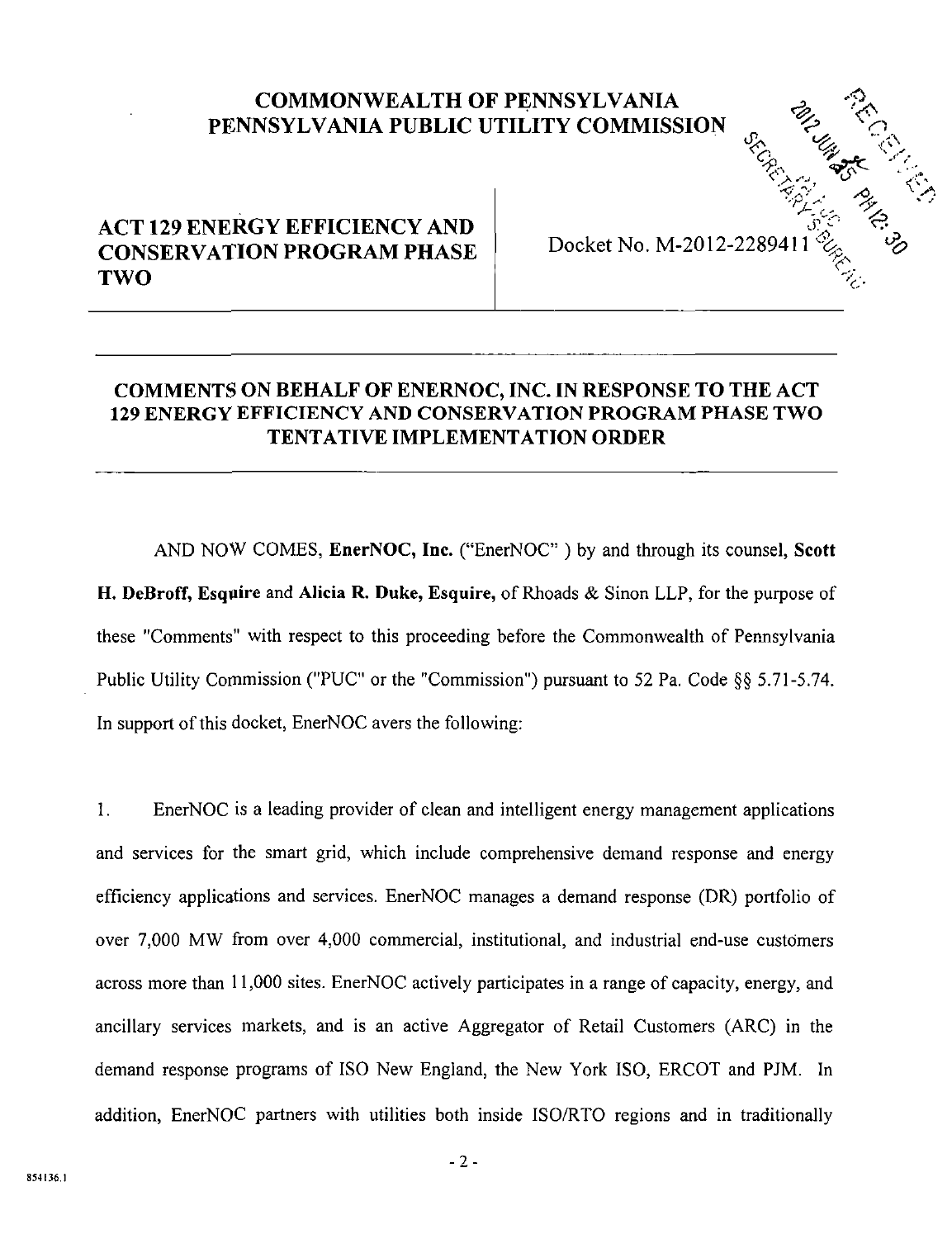regulated utility territories to provide cost-effective and reliable demand-side management services to utilities and their customers.

2. EnerNOC operates specifically in the Commonwealth of Pennsylvania as a Conservation Services Provider (CSP). As a CSP, EnerNOC provides commercial, industrial and institutional organizations with demand response and energy efficiency services. By letter dated July 2, 2009, the PUC approved EnerNOC's Application to register as an Act 129 Conservation Services Provider.

3. EnerNOC has participated in the other related Act 129 proceedings before this Commission. EnerNOC participated as a party in all of the Energy Efficiency and Conservation (EE&C) Plan proceedings for each Pennsylvania investor owned utility.

4. On March 1, 2012, the Commission issued a Secretarial Letter seeking Comments on a number of important topics that are instrumental in designing and implementing any future phase of the EE&C Program.

5. On April 17, 2012, EnerNOC filed Comments in response to the Act 129 Energy Efficiency and Conservation Program Phase Two Secretarial Letter.

6. On May 11, 2012, the Commission entered a Tentative Implementation Order seeking Comments on the evaluation of the EE&C Program, the proposed additional required incremental reductions in consumption and the proposals addressing the design and implementation of the next round of EE&C Programs.

-3 -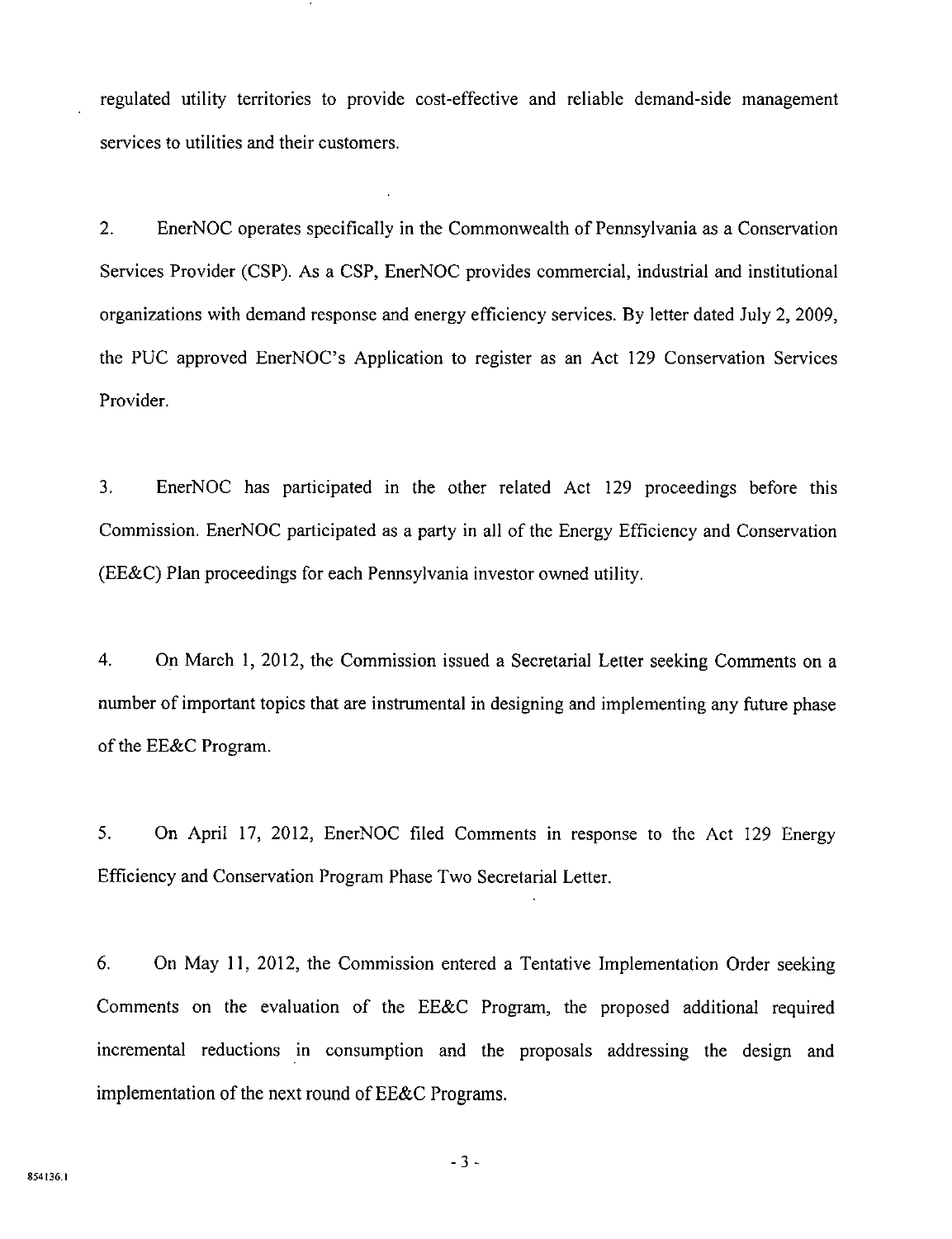7. EnerNOC would like to submit the following Comments in response to the issues presented in the Tentative Implementation Order.

8. EnerNOC's counsel and parties to whom all correspondence and pleadings in this docket

should be directed to are:

**SCOTT H. DEBROFF, ESQUIRE ALICIA R. DUKE, ESQUIRE** 

RHOADS & SINON LLP ONE SOUTH MARKET SQUARE P.O.Box 1146 HARRISBURG, PA 17108-1146

TEL: (717)237-6716 FAX: (717) 260-4416 EMAIL: SDEBROFF@RHOADS-SINON.COM EMAIL: ADUKE@RHOADS-SINON.COM

#### **AARON BREIDENBAUGH**

DIRECTOR OF REGULATORY AFFAIRS ENERNOC, INC.  $\mathcal{L} = \mathcal{L}$ 101 FEDERAL STREET, SUITE 1100 BOSTON, MA 02110  $\Box$ 

TEL: (617)224-9918 FAX: (857) 221-9418 EMAIL: ABREIDENBAUGH@ENERNOC.COM ^

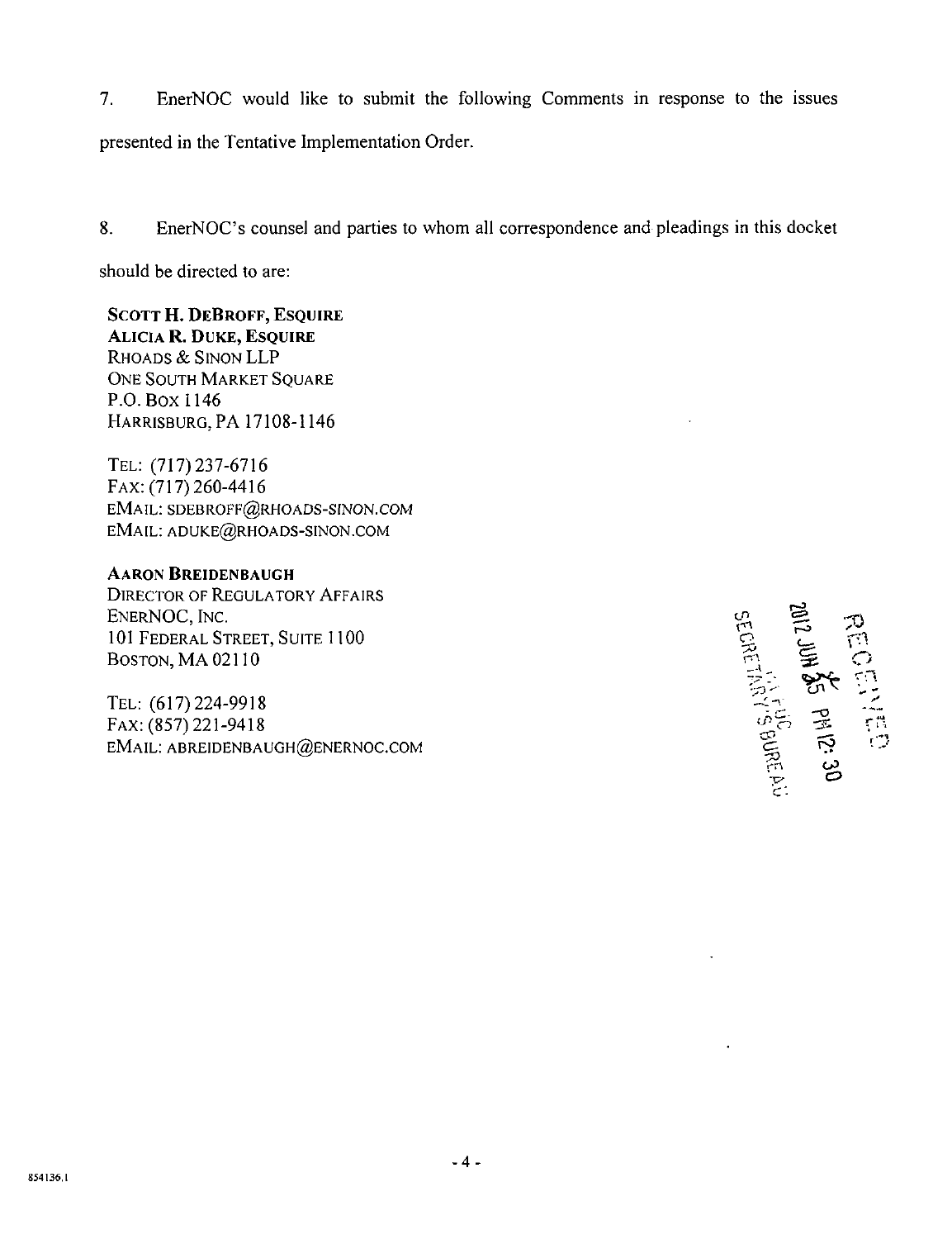#### COMMENTS TO THE ACT 129 ENERGY EFFICIENCY & CONSERVATION PROGRAM PHASE TWO TENTATIVE IMPLEMENTATION ORDER

#### Introduction

EnerNOC respectfully submits these Comments in response to the Commission's Tentative Implementation Order in the above-referenced dockets. In its comments submitted to the Commission regarding the Act 129 Energy Efficiency and Conservation Program (EE&C) Phase Two Secretarial Letter, EnerNOC noted that another benefit to demand response programs that is not currently considered in the Pennsylvania TRC methodology is the avoided cost of new transmission and distribution (T&D) infrastructure. From our decades-long experience assisting utilities around the world to plan, develop and implement both demand response (DR) and energy efficiency (EE) programs, we have learned that the associated reductions in peak demand resulting from these programs also reduce the need to expand the T&D system. A portion of T&D investment is driven by the need to have enough capacity available to move electricity to where it is needed during peak times while maintaining a sufficient level of reliability. Additionally, geographic expansion of the system requires T&D investment, and that is often correlated to growth in peak demand.

EnerNOC reviewed the Act 129 EE&C plan filings from each of the Electric Distribution Companies (EDCs). In no instance did EnerNOC observe that the EDCs appropriately considered the benefits associated with avoided T&D investments for their TRC assessments of DR and EE program cost-effectiveness. EnerNOC believes that this was an incorrect interpretation of the PUC's direction regarding the treatment of T&D costs, for the TRC test. Further, exclusion of T&D avoided costs is inconsistent with common industry practice. As a result of excluding T&D avoided costs, EDCs have significantly undercounted the benefits associated with avoided T&D investments as a result of the Act 129 DR and EE programs. This

-5-

854136.1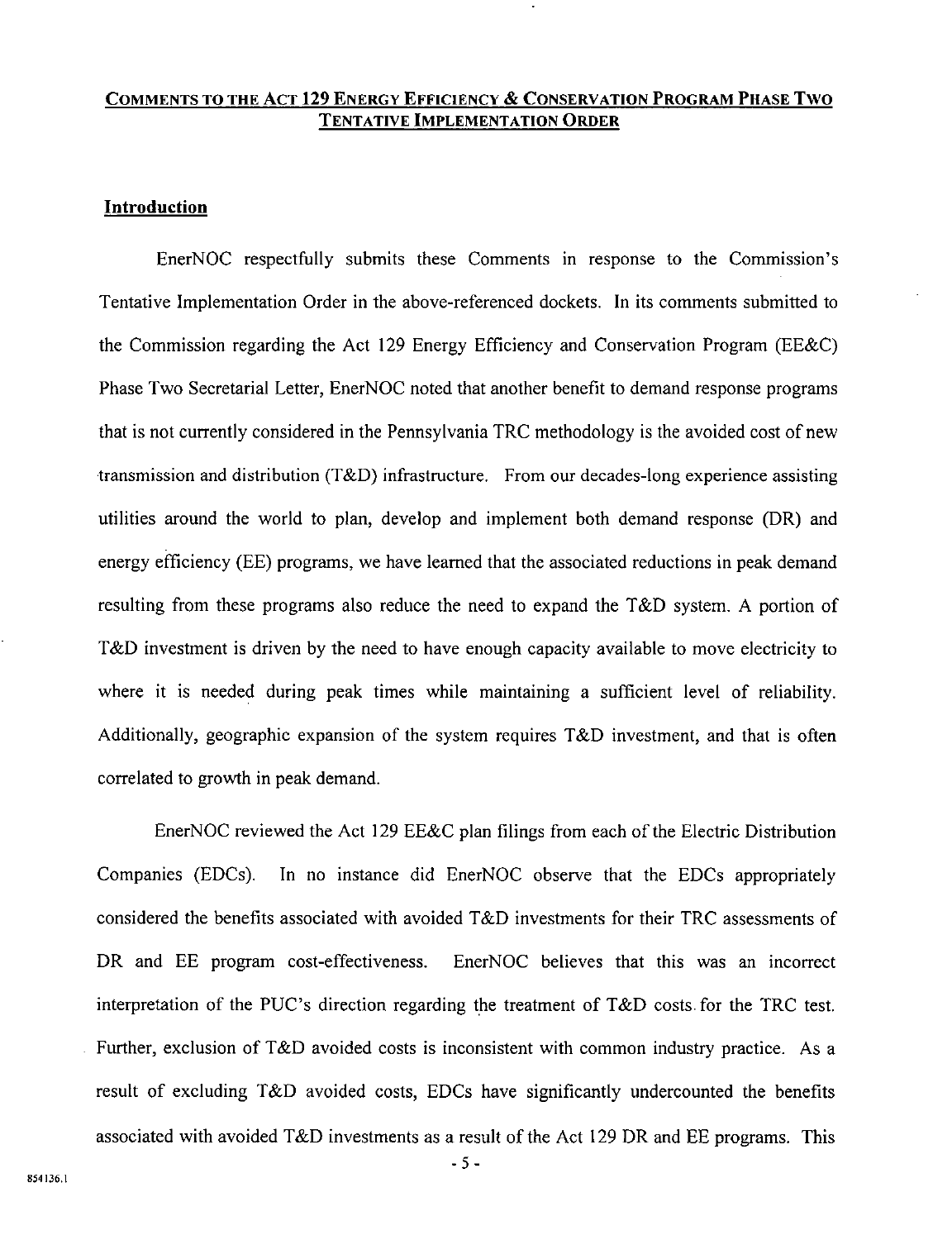is particularly important for many DR programs which would have been more cost-effective had the EDCs included T&D benefits.

#### **Application of T&D Avoided Costs in Other Jurisdictions**

Table 1 provides several examples of the use of avoided T&D costs for the purposes of DR and EE program cost-effectiveness in other states. When compared to the avoided T&D figures cited in Appendix 1 of the recently-completed market potential study, it is clear that the EDCs have largely ignored the full benefits associated with many of their Act 129 programs, particularly DR programs.<sup>1</sup> Only a few EDCs reported avoided T&D values in their Act 129 filings, and these values were typically averaged around \$0.12/kW-year.<sup>2</sup>

| <b>State/Utility</b>   | <b>Avoided T&amp;D</b><br>Cost (\$/kW-year) | Source                                                                                                                                                                                               |
|------------------------|---------------------------------------------|------------------------------------------------------------------------------------------------------------------------------------------------------------------------------------------------------|
| Connecticut/CL&P       | 29.2                                        | Connecticut Light and Power Company, Assessment of Avoided<br>Cost of Transmission and Distribution. October 2009 at p. 1.                                                                           |
| Wisconsin/statewide    | 30.0                                        | Energy Center of Wisconsin, Energy Efficiency and Customer-Sited<br>Renewable Resource Generation in Wisconsin, August 2009 at p.<br>EE-13.                                                          |
| New York/upstate       | 33.5                                        | New York Public Service Commission, Order Approving "Fast Track"<br>Utility-Administered Electric Energy Efficiency Programs with<br>Modifications, January 2009 (Case # 08-E-1003, et al) at p. 36. |
| California/SCE         | 54.6                                        | California Public Utilities Commission, Decision Adopting a Method<br>for Estimating the Cost-Effectiveness of Demand Response<br>Activities, December 2010 (Docket # R07-01-041) at p. 37.          |
| California/SDG&E       | 74.8                                        | ld.                                                                                                                                                                                                  |
| California/PG&E        | 76.6                                        | ld.                                                                                                                                                                                                  |
| New York/Con<br>Edison | 100.0                                       | New York Public Service Commission, Order Approving "Fast Track"<br>Utility-Administered Electric Energy Efficiency Programs with<br>Modifications, January 2009 (Case # 08-E-1003, et al) at p. 37. |

**Table 1: Representative Avoided T&D Costs in Other Jurisdictions** 

<sup>&</sup>lt;sup>1</sup> GDS Associates, Electric Energy Efficiency Potential for Pennsylvania, May 2012, Appendix 1 Avoided Cost and Model Inputs by EDCs.

 $^2$  Only MetEd, Penn Power, West Penn, and Pennelec reported avoided T&D costs. The other EDCs did not include T&D avoided costs in their filings.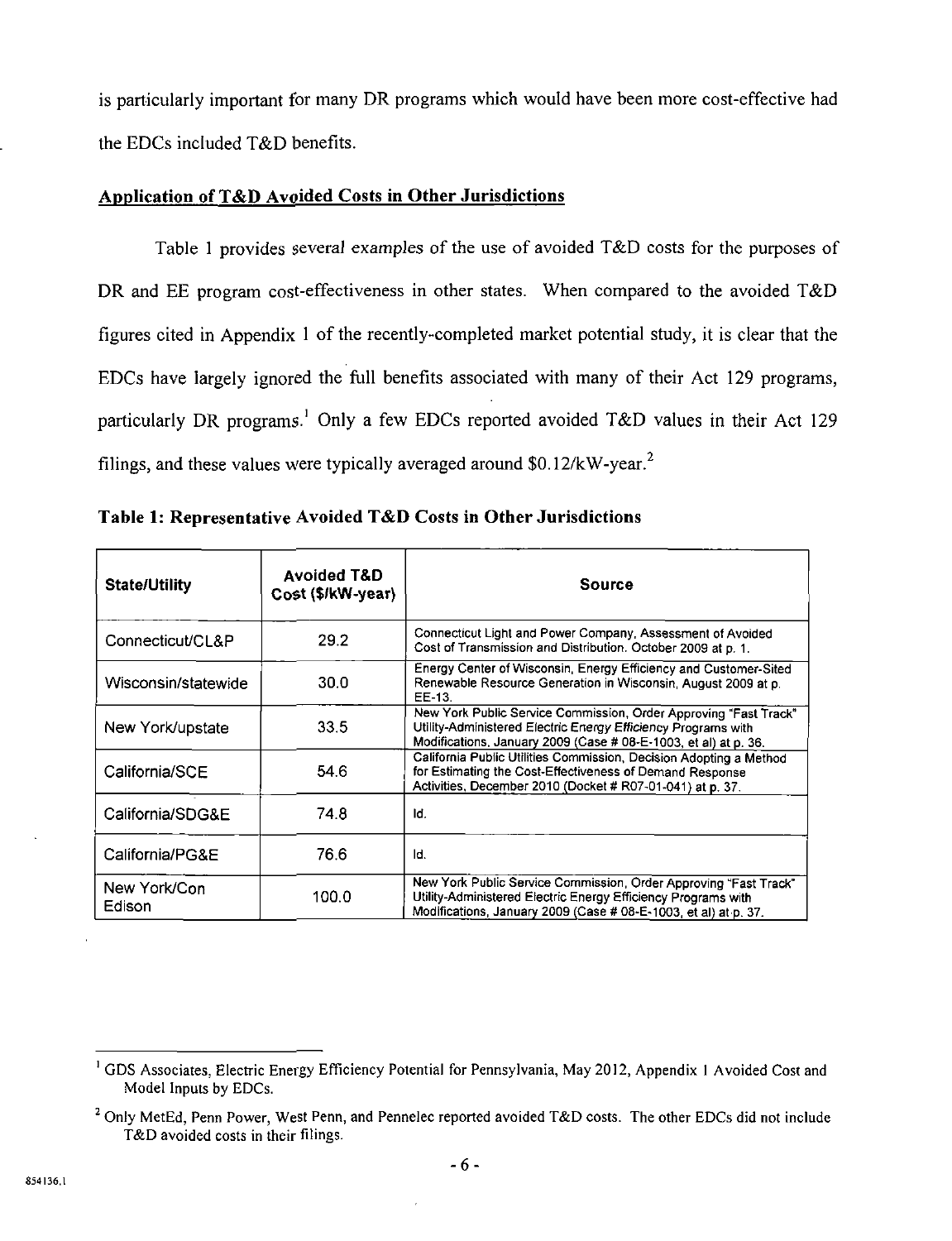#### **Cost-Effectiveness Results with T&D Benefits**

Based on the data provided in Table 1, EnerNOC conducted an analysis of the costeffectiveness of each EDC C&I DR program, assuming that \$30/kW-year is added to the avoided costs to represent the avoided  $T&D$  costs.<sup>3</sup> Table 2 summarizes the results of that assessment. As can be seen, by 2012, three of the four DR programs are clearly cost-effective.

**Company Program 2009 2010 2011 2012 2013 2014 2015**  PECO **DR Aggregator** Contracts 0.00 1.42 1.10 **1.24** 1.28 1.32 1.37 PPL Load **Curtailment** Proqram 0.00 | 0.00 | 0.0 | 3.18 | 3.12 | 3.06 | 3.01 Duquesne Curtailable Load<br>Program Program 0.00 **4.40** 5.35 **5.84** 5.83 5.82 5.81 West Penn Customer Load<br>Response Pusicimal Ecca | 0.00 | 0.27 | 3.93 | 0.94 | 0.93 | 0.91 | 0.90<br>Response

**Table 2: TRC Ratios with Avoided T&D Costs** 

#### **Conclusion**

EnerNOC appreciates the opportunity to comment on Phase Two of the Energy Efficiency and Conservation Programs. The Commission should consider avoided T&D costs as a factor in assessing the cost-effectiveness of current Pennsylvania DR programs. Doing so will make already cost-effective programs even more so.

<sup>&</sup>lt;sup>3</sup> There was insufficient data to reproduce the cost-effectiveness results for the FirstEnergy companies.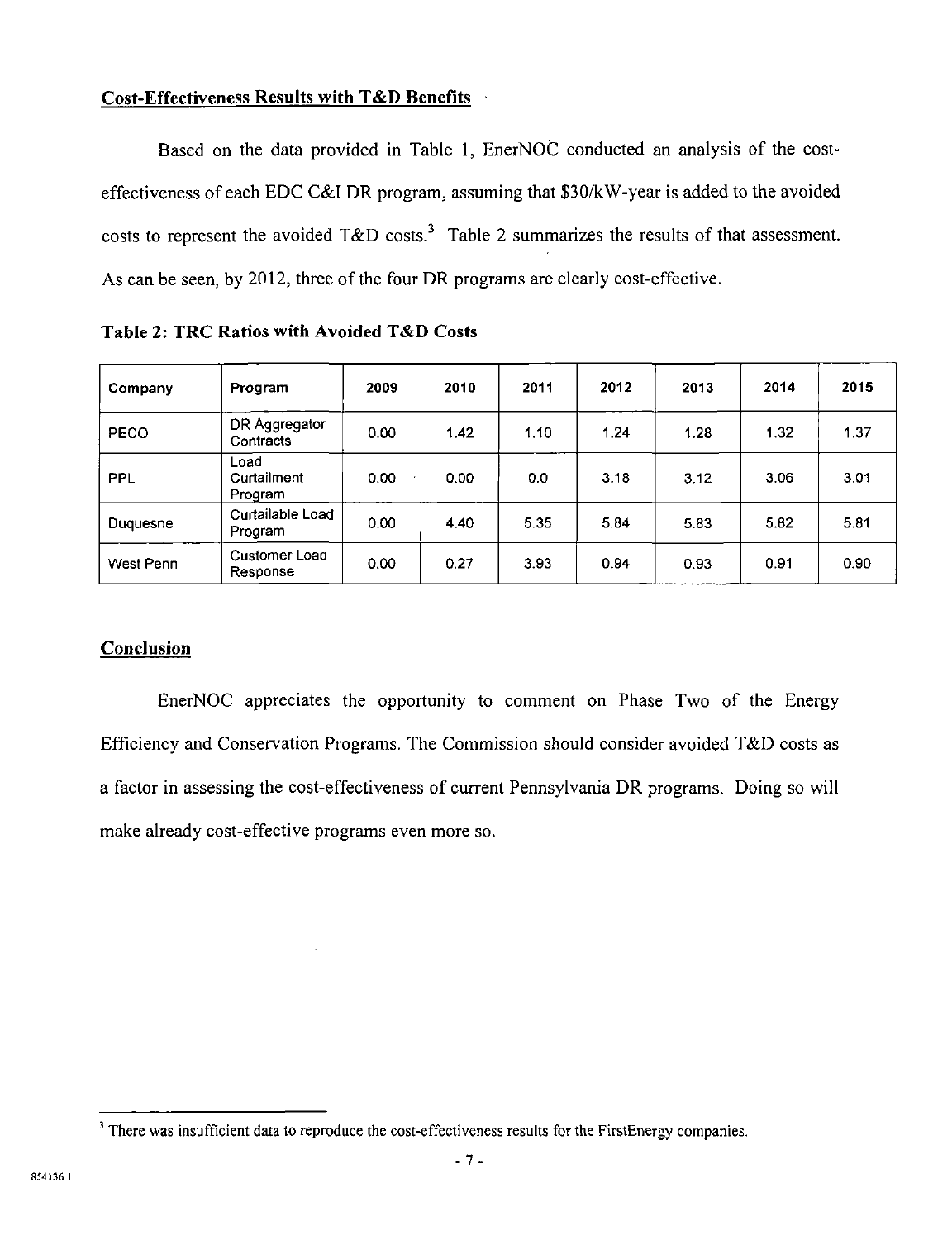WHEREFORE, EnerNOC, Inc. respectfully requests that the Pennsylvania Public Utility Commission enter these Comments to the May 11, 2012 Tentative Implementation Order in this proceeding into the record. We look forward to participating in the process going forward and contributing our experience and expertise. Thank you again for the opportunity to comment on this important matter.

Respectfully submitted,

Bv:

**SCOTT H. DEBROFF, ESQUIRE ALICIA R. DUKE, ESQUIRE**  RHOADS & SINON LLP ONE SOUTH MARKET SQUARE P.O. B0X1146 HARRISBURG, PA 17108-1146

TEL: (717)237-6716 FAX:(717)260-4416 EMAIL: sdebroff@rhoads-sinon.com EMAIL: aduke@rhoads-sinon.com

**DATED:** JUNE 25, 2012 **COUNSEL FOR ENERNOC, INC.** 

 $\tilde{\Xi}$  $\widetilde{\mathsf{L}}$ <u>ር።</u><br>ም c J  $\mathbf{r}$  $\tilde{}$  $\mathfrak{F}^{\mathfrak{F}}$  $\bm{\omega}$  . o  $\widetilde{\mathbb{E}}$  $\ddot{\bigcirc}$ r.)

c: